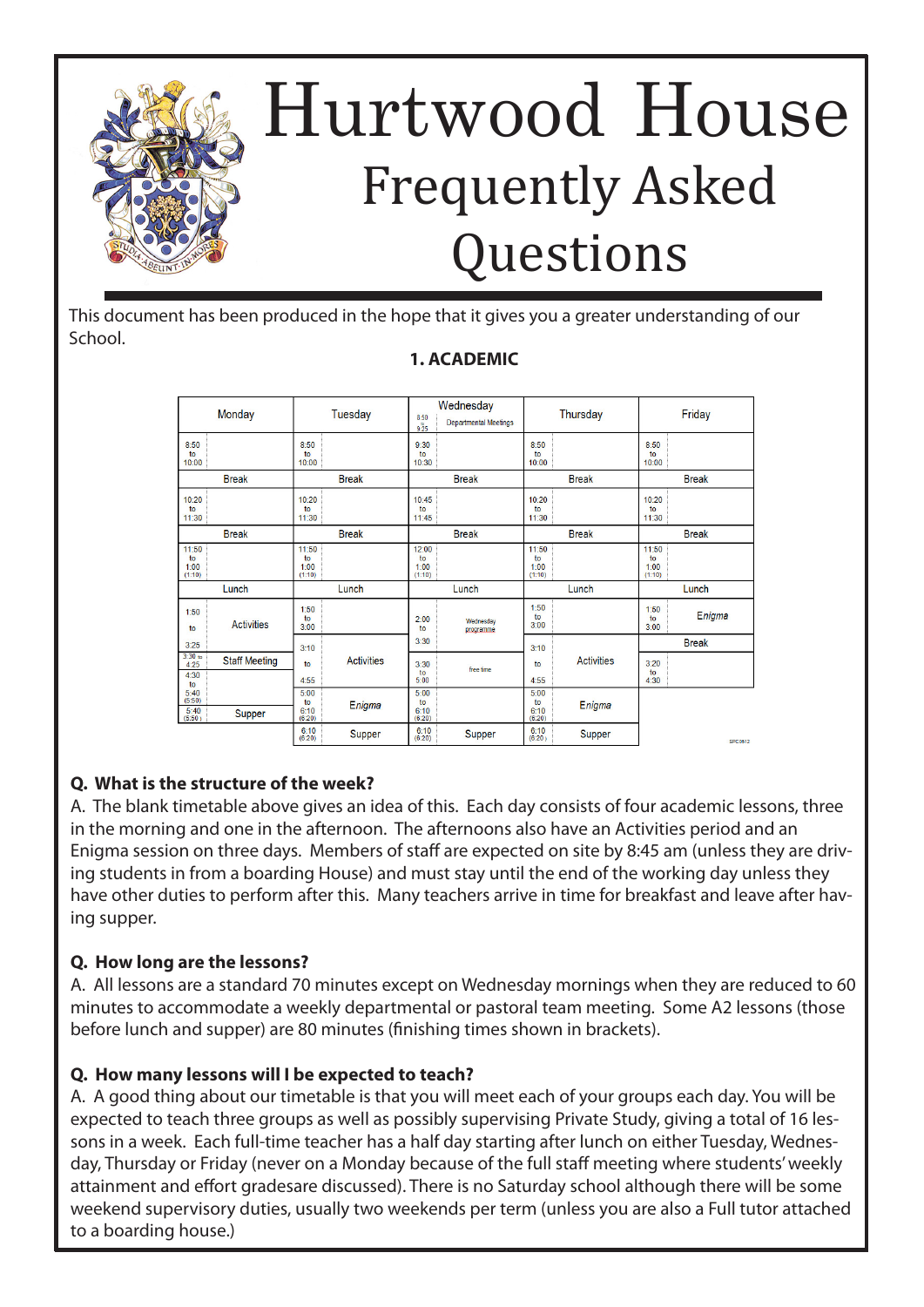#### **Q. How many weeks per academic year are there?**

A. There are usually 35 teaching weeks divided into three terms (14 weeks, 10 weeks, 11 weeks or 14 weeks, 11 weeks, 10 weeks). Teachers are contracted to attend the full staff meeting prior to the start of the academic year. There are half term breaks of one week in the Autumn and Spring terms but not in the Summer term.

### **Q. What other responsibilities will I have as a teacher at Hurtwood?**

A. All full-time teachers are expected to contribute to the duty rota by either doing a morning or afternoon supervisory duty. There are also pastoral responsibilities and 'Activities' responsibilities expected of all teachers.

#### **2. PASTORAL**

### **Q. What are the pastoral/residential responsibilities?**

A. At Hurtwood, the term "residential" is used to mean the responsibilities associated with being attached to a boarding house. All full-time teachers are attached to a House and have an academic tutor group which they meet weekly at the House on a Monday after supper. Teachers who are also a Full Tutor (which carries an additional allowance or accommodation if available), have a larger tutor group and do supervisory duties at their boarding house during the week. These consist of, in general, one evening a week in addition to meeting their tutor group on a Monday and one weekend in five.

### **Q. What does being an academic tutor involve?**

A. Tutorials at Hurtwood involve meeting tutees individually on Monday evenings in their boarding houses to discuss academic progress and how much tutees are getting involved in the wider life of the school. It is also a time in which any important adminstration, such as exam entries, can be carried out. In addition to Monday tutorials, tutors will of course informally meet their tutees throughout the school week. Tutors are expected to brief Housemasters on the content of tutorials and to provide a record in the form of tutor notes on a weekly basis. Tutors are also expected to contribute to their tutees' references when they apply for higher education in their A2 year.

### **Q. Does the School offer accommodation for staff?**

A. Some staff do live in but accommodation is limited and availability varies from year to year. Most Full Tutors do not live in their boarding houses, preferring to make their own arrangements for the additional allowance.

### **3. CONTRACTUAL**

### **Q. Is there a probationary period?**

A. In keeping with most schools, all new teachers have a one year probationary period. Prior to starting the year, there is an induction programme and support meetings are scheduled throughout the year to ensure that all goes well during this time.

### **Q. Is there a salary scale?**

A. Hurtwood does not have a salary scale, preferring to recognise the hard work and contributions of its teachers on an annual basis. At the end of the academic year, the Headmaster writes to each member of staff informing them of their salary for the forthcoming academic year.

### **Q. Is the School a member of the TPS?**

A. Yes. You will be invited to opt in or out on appointment.